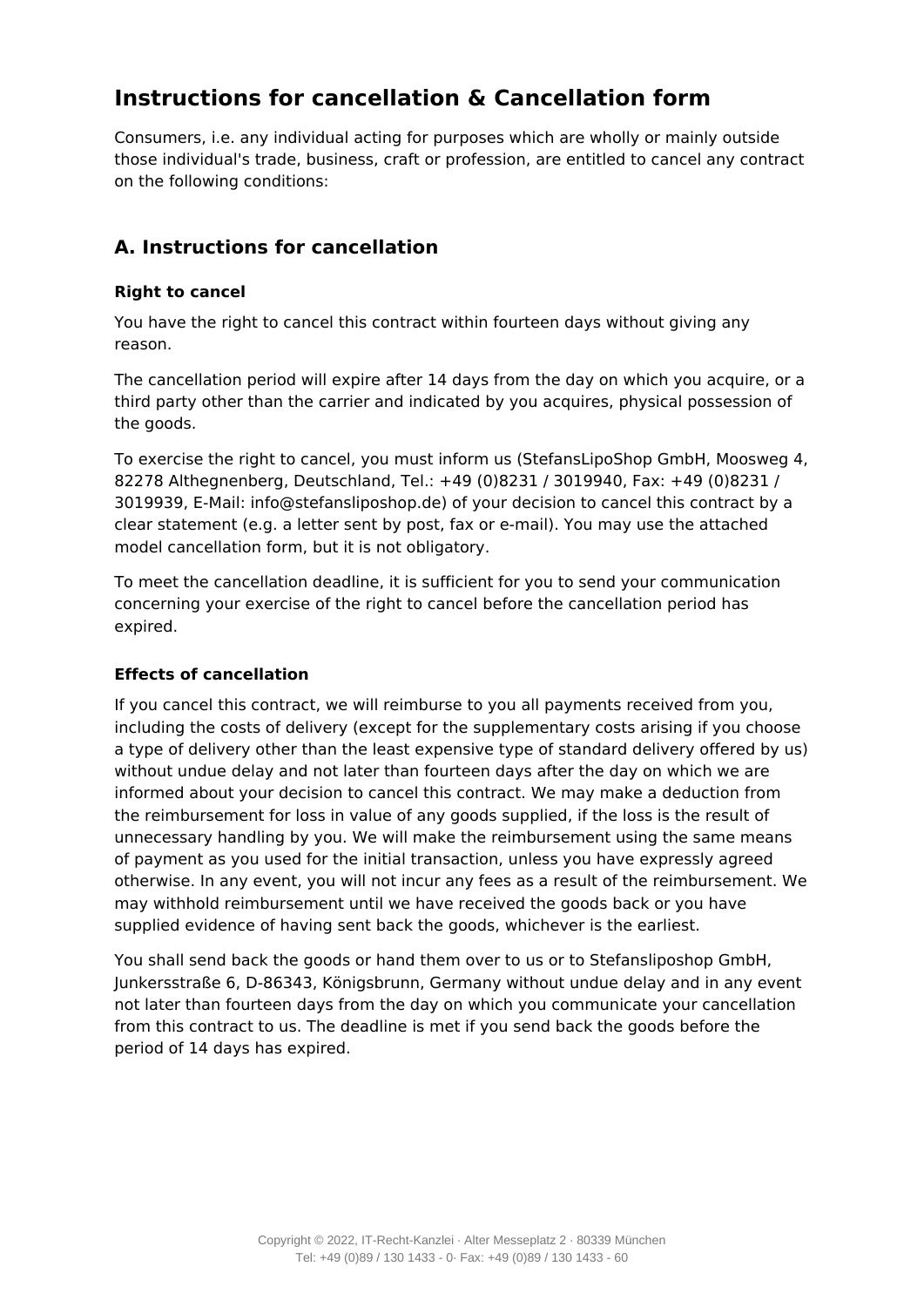You will bear the direct cost of returning the goods.

You are only liable for any diminished value of the goods resulting from the handling other than what is necessary to establish the nature, characteristics and functioning of the goods

#### **Exclusion and/or premature expiration of the right to cancel**

The right to cancel does not apply for consumers who, at the time of concluding the contract, are not nationals of a member state of the European Union and whose exlusive residence and address of delivery are located outside of the European Union.

#### **General information**

1) Please prevent damage to and contamination of the goods. Please return the goods, if possible, in the original packaging with all accessories and all packaging components. If necessary, please use protective outer packaging. If you are no longer in possession of the original packaging, please use suitable packaging providing adequate protection against potential transport damage.

2) Please do not return the goods freight forward.

3) Please note that the above general information in section 1 and 2 is not a precondition for effectively exercising your right to cancel.